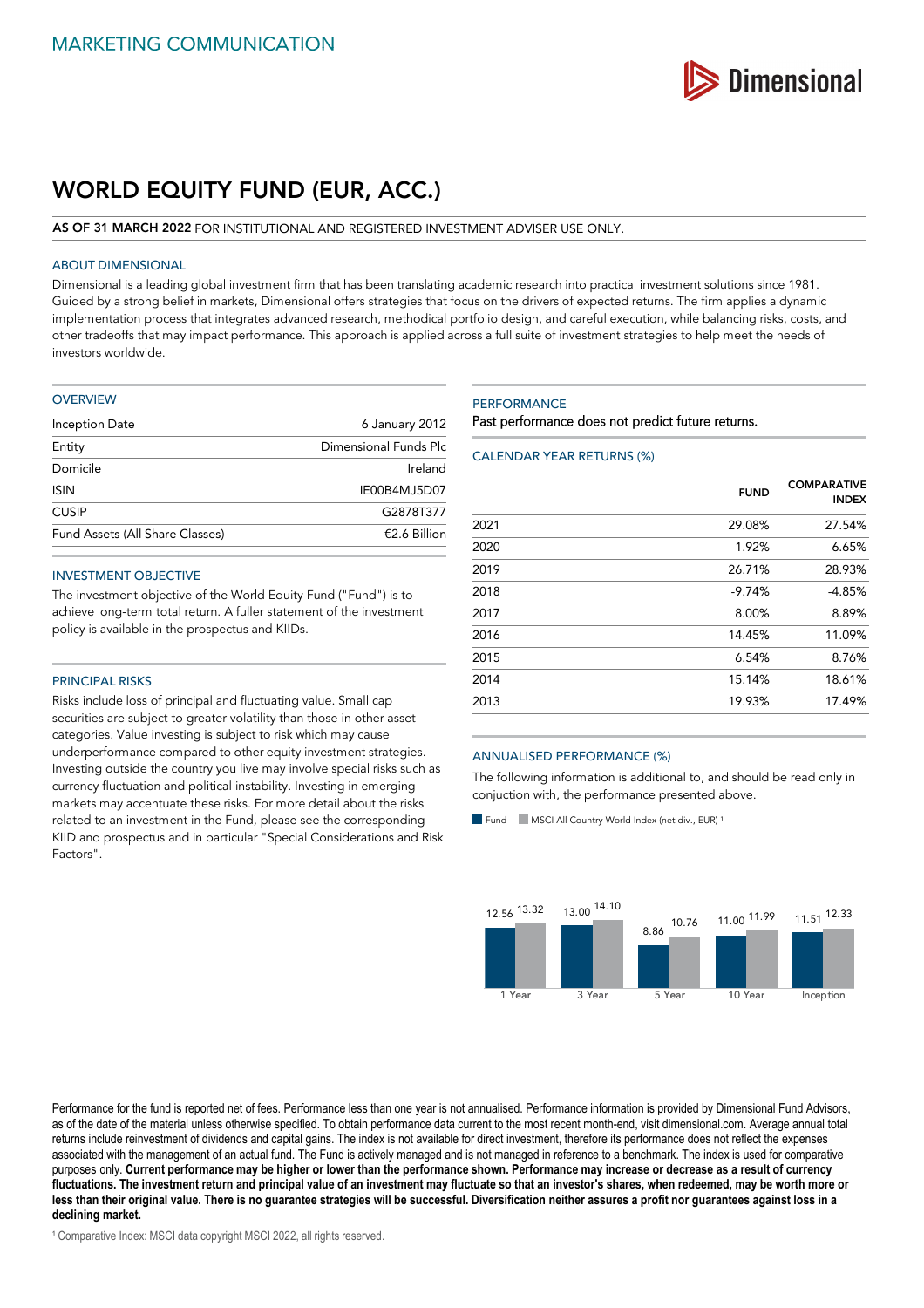#### SECTOR ALLOCATION

| 16.20% |
|--------|
| 15.27% |
| 13.87% |
| 11.20% |
| 9.62%  |
| 8.65%  |
| 6.55%  |
| 6.22%  |
| 5.52%  |
| 2.76%  |
| 2.66%  |
| 1.47%  |
|        |

## TOP COUNTRIES

| <b>United States</b> | 58.55% |
|----------------------|--------|
| Japan                | 6.01%  |
| China                | 3.79%  |
| United Kingdom       | 3.65%  |
| Canada               | 3.41%  |
|                      |        |

## **CHARGES**

| Annual Management Charge | 0.30% |
|--------------------------|-------|
| Ongoing Charges Figure * | 0.35% |

The ongoing charges figure shown here is an annualised estimate of the charges as there has been a reasonably significant difference to the last reported ongoing charges figure. The Fund's annual report for each financial year will include detail on the exact charges made. It excludes portfolio transaction costs and performance fees, if any.

\* As at 1 April 2022

# TOP HOLDINGS

| Apple Inc                         | 2.30% |
|-----------------------------------|-------|
| Microsoft Corp                    | 2.01% |
| Amazon.com Inc.                   | 1.20% |
| Alphabet Inc                      | 0.72% |
| Meta Platforms Inc.               | 0.69% |
| Johnson & Johnson                 | 0.59% |
| Procter & Gamble Co/The           | 0.46% |
| Samsung Electronics Co Ltd        | 0.41% |
| <b>Verizon Communications Inc</b> | 0.38% |
| Berkshire Hathaway Inc            | 0.37% |

## **CHARACTERISTICS**

| Number of Holdings             | 12.747   |
|--------------------------------|----------|
| % in Top 10 Holdings           | 9.12     |
| Wtd. Avg. Mkt. Cap. (Millions) | €191.590 |
| Price-to-Book                  | 2.06     |